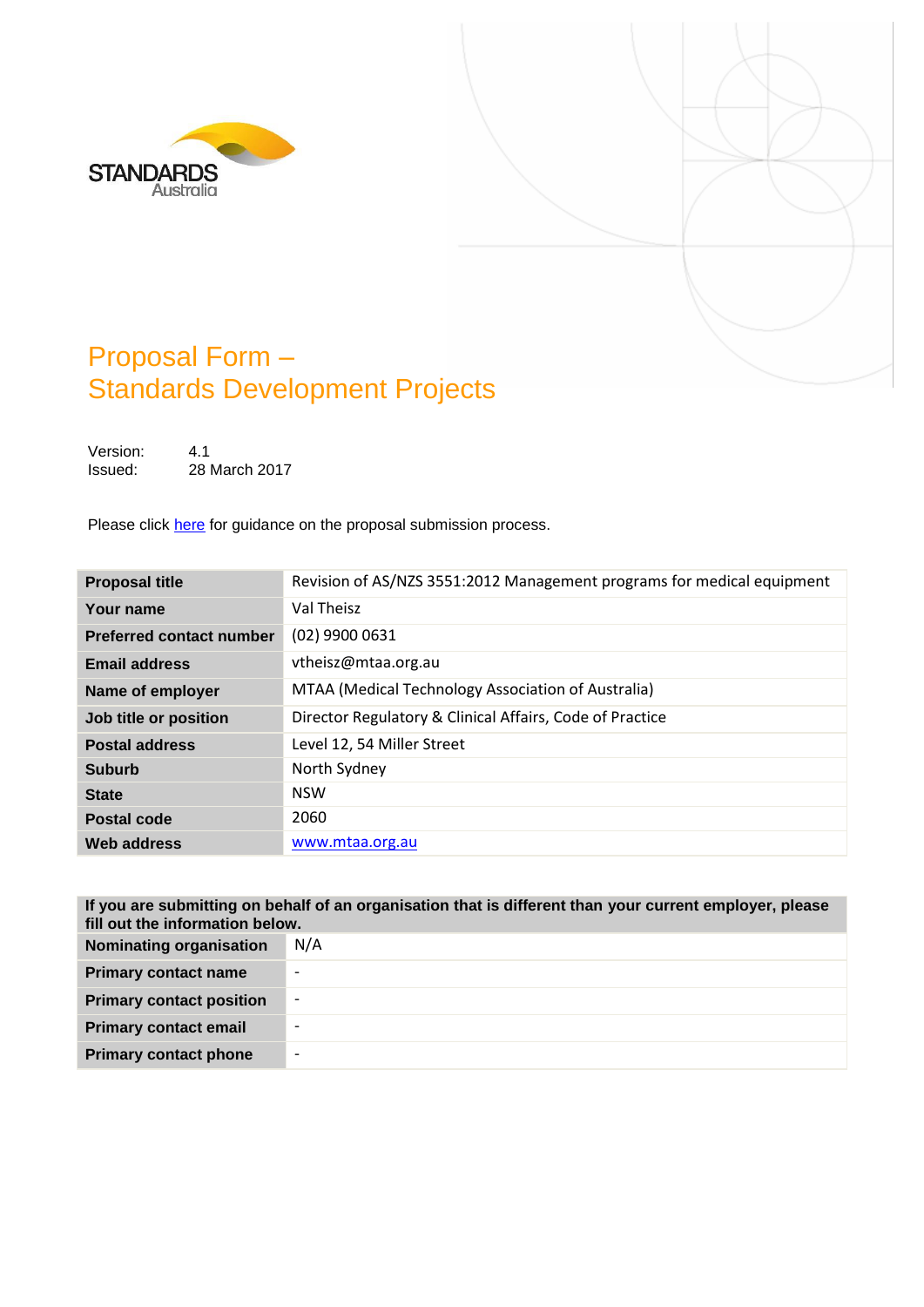# Section 1: Scope

|   | 1A: Provide details of the proposed documents |                                                                                        |                                                           |                                                              |  |  |
|---|-----------------------------------------------|----------------------------------------------------------------------------------------|-----------------------------------------------------------|--------------------------------------------------------------|--|--|
| # | <b>Title</b><br>(e.g. Masonry cement)         | <b>Project type</b><br>(e.g. revision,<br>amendment <sup>1</sup> or new <sup>2</sup> ) | <b>Designation</b><br>(e.g. AS $1316:2003$ ) <sup>3</sup> | <b>Product type</b><br>(e.g. AS, AS Int, SA TS,<br>etc $)^4$ |  |  |
|   | Management programs for<br>medical equipment  | Revision                                                                               | AS/NZS 3551:2012                                          | AS/NZS                                                       |  |  |

1 An amendment is usually only possible for small changes to recently created documents. See Section 4 of Standardisation Guide [SG-](http://www.standards.org.au/StandardsDevelopment/Developing_Standards/Documents/SG-003%20Standards%20and%20Other%20Publications.pdf)[003: Standards and Other Publications](http://www.standards.org.au/StandardsDevelopment/Developing_Standards/Documents/SG-003%20Standards%20and%20Other%20Publications.pdf) for more details.

 $2$  If you are proposing to create a new document, please provide a suggested Title.

<sup>3</sup> Use the [SAI Global website](https://infostore.saiglobal.com/) to obtain the full designation and name of existing documents.

<sup>4</sup> Standards Australia mainly develops Australian Standards (AS) but it also develops the following Product types: Australian Interim Standard (AS Int), Australian Technical Specification (SA TS), Australian Technical Report (SA TR), Handbook (SA HB), Miscellaneous Publication (SA MP), Supplement (Normative), Supplement (Informative), Australian Standard Certified Reference Material (ASCRM). For guidance, see Standardisation Guide [SG-003: Standards and Other Publications.](http://www.standards.org.au/StandardsDevelopment/Developing_Standards/Documents/SG-003%20Standards%20and%20Other%20Publications.pdf)

**1B: Write a clear and concise statement of the nature of the issue to be addressed by your proposal.**  Describe who is affected e.g. businesses, community organisations or individuals affected by the problem. What are the consequences of no action?

The AS/NZS 3551:2012 (incorporating Amendment No. 1) needs to be revised to improve clarity, specificity and correctness of statements; to improve overall structure of the document; to align with existing relevant medical devices regulations and regulatory guidelines; to update references to other standards; and to ensure compliance with the current Standards Australia principles for drafting of standards and guides.

**1C: Write a clear and concise proposed scope that will outline how to address the identified issue(s). Unless this is a proposal for a new document, this should not be a scope of the document, but a scope of the work which you propose to undertake.**

Include what is going to be changed from the status quo and summarise the specific intent of the change. *If you wish to include proposed revisions as tracked changes in the standard, or an outline of a new standard, please summarise the scope and note the attachment here, and include the document as an appendix to this form.*

The proposed scope for the revision of AS/NZS 3551 document is as follows:

-----------------END OF PROPOSAL--------------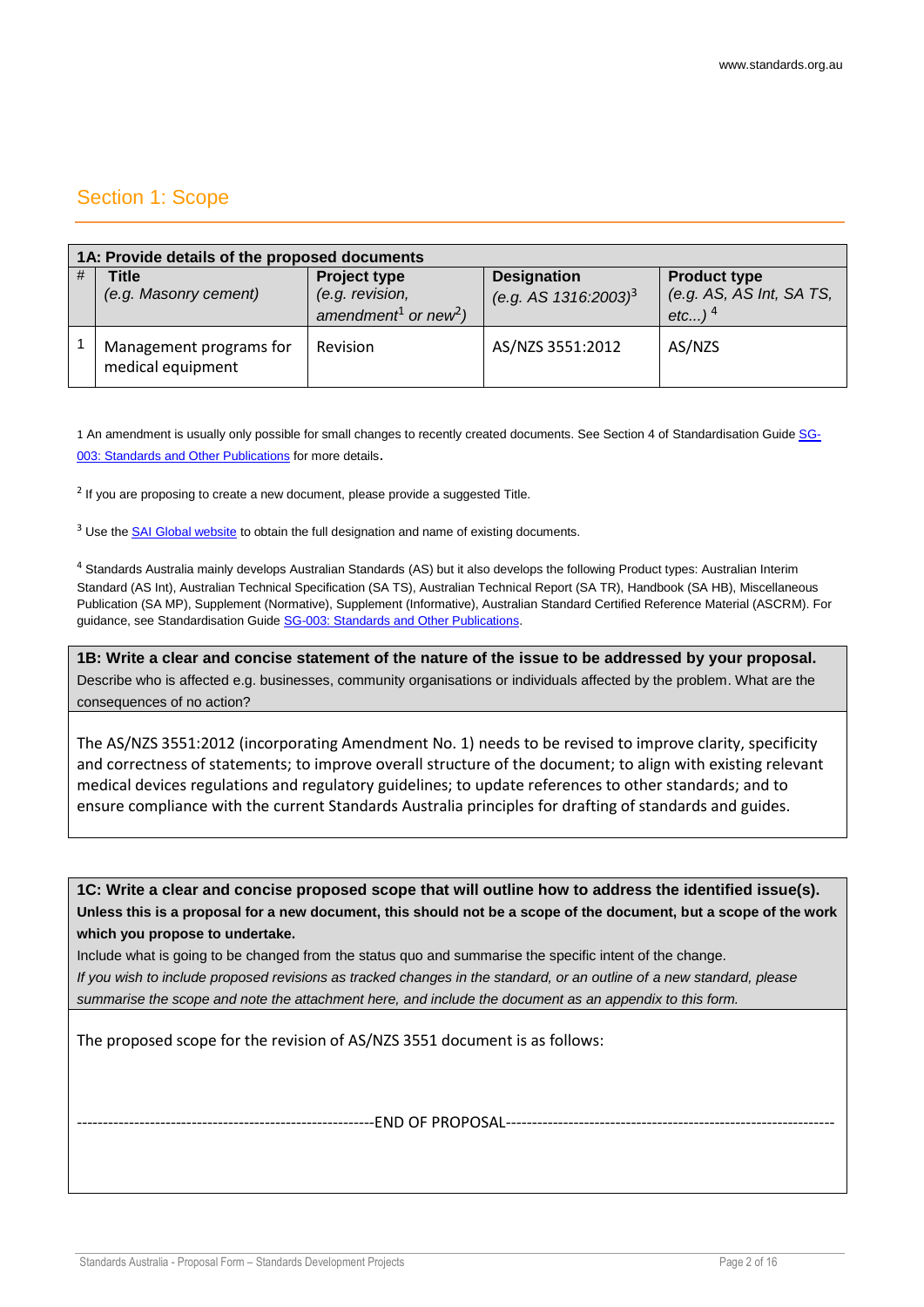|  |  |  | 1D: Are you proposing an adoption of an International Standard (i.e. ISO or IEC)? No |  |  |
|--|--|--|--------------------------------------------------------------------------------------|--|--|
|--|--|--|--------------------------------------------------------------------------------------|--|--|

| If so answer the following: $5$              |                          |  |  |
|----------------------------------------------|--------------------------|--|--|
| Is it a Modified or Identical Adoption?      | $\overline{\phantom{0}}$ |  |  |
| Note: if Identical use the Proposal Form $-$ |                          |  |  |
| <b>Identical Adoption</b>                    |                          |  |  |
| What is the designation?                     | $\overline{\phantom{0}}$ |  |  |
| e.g. ISO 10303.212-2004                      |                          |  |  |

<sup>5</sup> Use the **SAI Global website** to obtain the full designation and name of existing documents.

# **1E: Is the existing document referenced in Australian State, Territory or Commonwealth legislation or regulatory framework?**

#### **For joint documents, also consider New Zealand legislation.**<sup>6</sup>

| <u>I OF JUINT QUUQHIIGHTS, AISU CUIISIUGI INGW ZGAIAHU IGYISIANUH.</u>                                                                                                       |                                         |
|------------------------------------------------------------------------------------------------------------------------------------------------------------------------------|-----------------------------------------|
| Yes (List all legislation or regulation<br>that refer to the existing document. <sup>7</sup> )                                                                               | Yes (NZ Electricity safety regulations) |
| <b>Note:</b> For National Construction Code<br>(NCC) and WaterMark proposals, the<br>Australian Building Codes Board<br>(ABCB) needs to be consulted prior to<br>submission. |                                         |
| No (Go to $1F$ )                                                                                                                                                             |                                         |

<sup>6</sup> To search for standards in Australasian legislation, use our search functio[n here.](http://www.standards.org.au/StandardsDevelopment/What_is_a_Standard/Pages/Standards-and-the-Law.aspx)

 $7$  Use the full formal designation for the relevant legislation, e.g. Explosives Regulation 2013 (NSW). If more than four items of legislation are affected, provide a list as an attachment to this proposal form.

**Note**: All relevant regulatory authorities must be consulted in the stakeholder consultation.

| 1F: Is there an ISO/IEC document that also covers the issues in question? |     |  |
|---------------------------------------------------------------------------|-----|--|
| Yes $(Got \circ t \circ 1)$                                               | Yes |  |
| No (Go to $1G$ )                                                          |     |  |

| $\mid$ 1G: Will the proposed document include any conformity assessment requirements? <sup>8</sup> |    |  |
|----------------------------------------------------------------------------------------------------|----|--|
| Yes                                                                                                |    |  |
| <b>No</b>                                                                                          | No |  |

 $8$  See Standardisation Guide [SG-006: Rules for the structure and drafting of Australian Standards.](http://www.standards.org.au/StandardsDevelopment/Developing_Standards/Documents/SG-006%20Rules%20for%20the%20Structure%20and%20Drafting%20of%20Australian%20Standards.pdf) Note that conformity assessment requirements are rarely permitted in a standard. If you selected "yes," please discuss with the relevant [National Sector Manager](http://www.standards.org.au/StandardsDevelopment/Developing_Standards/Pages/National-Sector-Managers.aspx) prior to submission.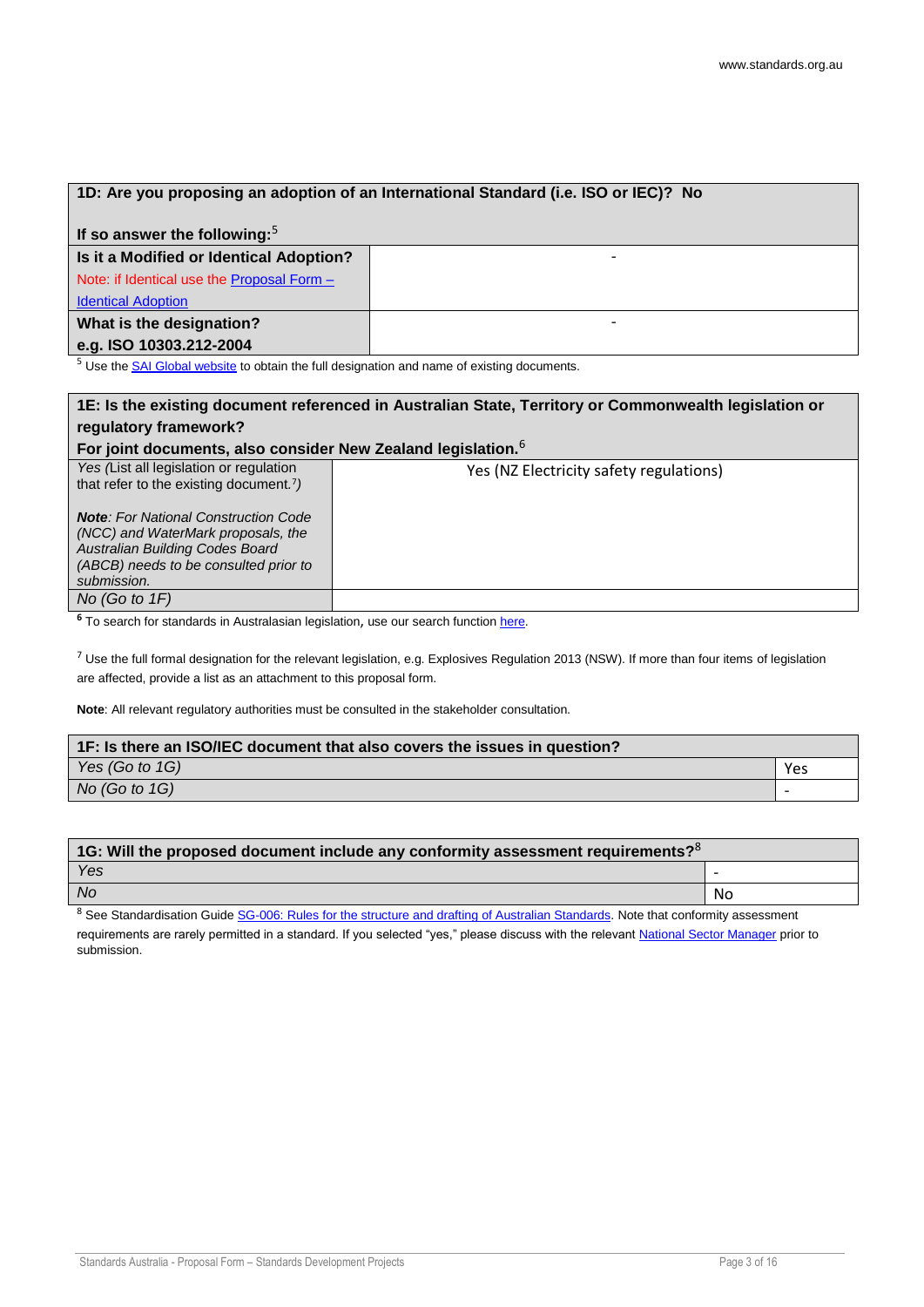## Section 2: Net benefit

## **2A: What will be the impact of the proposed project in the below categories? Explain this in terms of a positive or negative impact on the following "Net Benefit" criteria***.* 9

**Public health and safety (max 200 words)**

Net benefit:

- Improve usefulness of the document by ensuring that it is well-structured, clear, specific and correct
- Comply with the latest Standards Australia principles of document drafting
- Align with state-of-the-art international best practices for managing medical devices to ensure safety and well-being of patients and users;
- Avoid where possible national-only requirements, unless they are duly justified, e.g. necessary due to ensuring patient and user safety, aligning local clinical practices or technical installation requirements;

### **Social and community impact (max 200 words)**

Australian patients, health workers and the community at large deserve the same level of protection afforded by standards as users in other OECD countries. Any deviations from relevant state-of-the-art international standards that are introduced or perpetuated in national-only standards need to be duly justified. If the standard committee HE-003 believes that international standards do not provide adequate level of protection for patients and users of medical equipment, the committee should work with the IEC/ISO relevant committee to change the international standard appropriately.

For example, Section 9 Modification of Medical Equipment needs to be revised to address current substandard practices which have led to adverse events. The current text allows healthcare facilities to perform modifications to medical equipment that deviate from manufacturer's original specifications, which contravenes with both the letter and the spirit of the Australian medical devices regulations. MTAA has specific examples of devices that were modified without the knowledge, let alone approval, of the original manufacturer that have caused patient injury.

### **Environmental impact (max 200 words)**

Improving the structure, clarity and usefulness of AS/NZS 3551, as well as aligning with the latest international standards relevant to medical device management such as IEC 62353, ISO 13485 and ISO 14971, as applicable, will not introduce any adverse environmental impact, as it does not increase the use of hazardous substances or the rate of medical device disposal.

### **Competition (max 200 words)**

AS/NZS 3551 is currently used by State health procurement departments as a condition for tenders and as such it significantly affects local manufacturers and suppliers of medical technologies. MTAA has provided numerous examples to the HE-003 committee where conditions in tenders include medical device "compliance with AS/NZS 3551 standard". This is a non-sensical requirement because AS/NZS 3551 is not a type testing standard. Especially small and medium size enterprises are negatively impacted because they do not have the resources of multinational corporations to argue with the State health procurement departments about issues caused by the poor wording in AS/NZS 3551.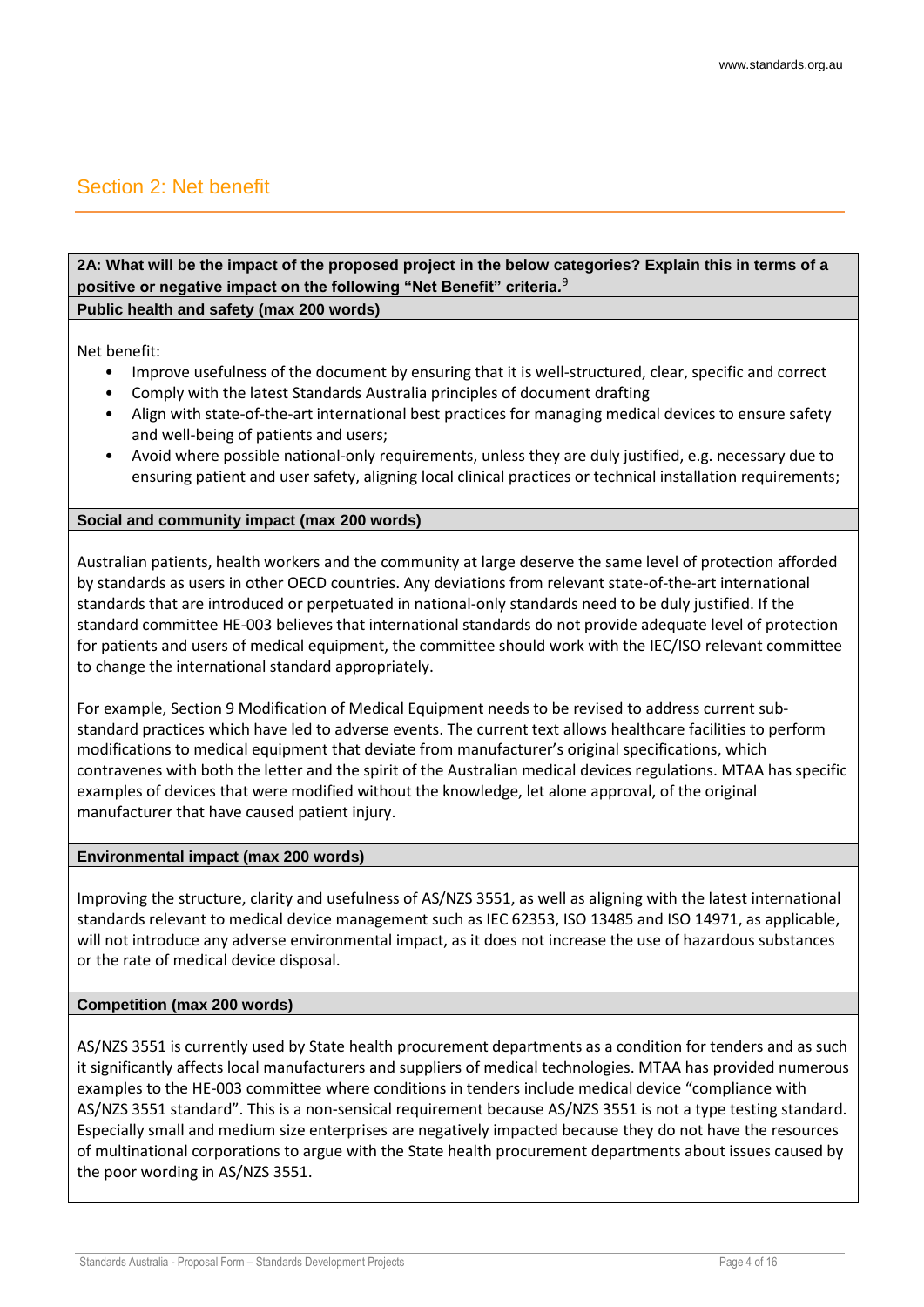#### **Economic impact (max 200 words)**

Standards Australia policy states that: "An essential requirement for success for a manufacturer of products for export is that those products comply with international standards. […] Standards Australia's international standards harmonization activities underpin international agreements for mutual recognition and harmonization of regulatory regimes and free trade agreements and arrangements by contributing to the minimization of technical barriers to trade."

In general, national-only requirements for medical devices that are introduced or perpetuated without due justification represent additional red tape with no benefit for patient safety. Especially small and medium size enterprises (SMEs) are disadvantaged because national-only requirements introduce new barriers to entry for medical devices that already comply with relevant state-of-the-art international standards.

<sup>9</sup> Add specific facts and examples if possible. Refer to the [Guide to Net Benefit.](http://www.standards.org.au/StandardsDevelopment/What_is_a_Standard/Documents/GU%20103%20-%20Guide%20to%20Net%20Benefit.pdf) Not all categories may be affected, in which case, leave these blank.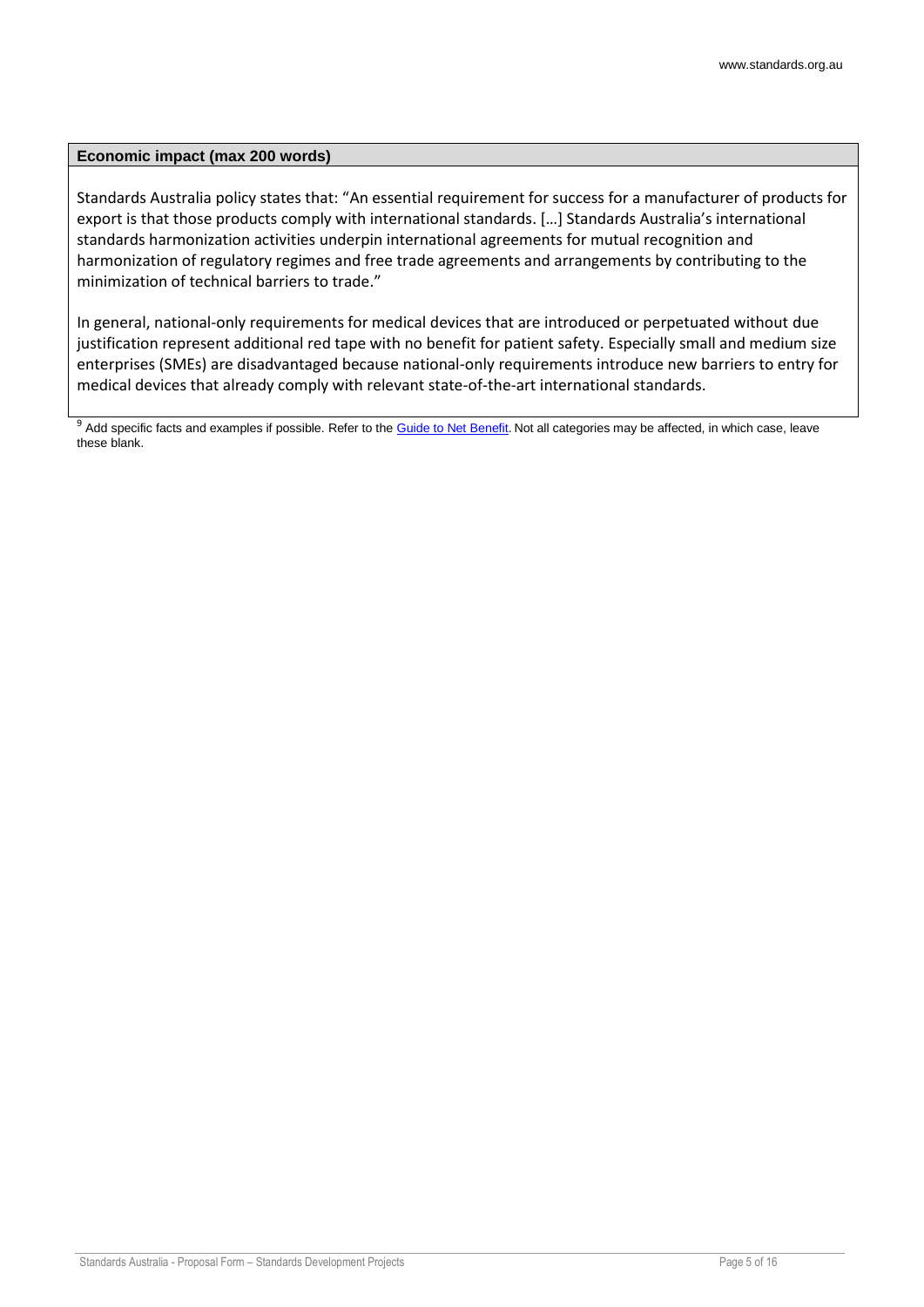### Section 3: Evidence of support — Stakeholder support

### **3A: Describe the process taken to gain stakeholder support for your proposal (max 100 words)**

#### **3B: Identify the Australian stakeholder organisations that you have consulted with.**

#### **Evidence of stakeholder support MUST be provided in a letter (on company letterhead) or email (company email only).**

*At least two New Zealand-based stakeholders must be included for projects relating to joint AS/NZS standards. Include those that do, and those that do not, support the proposal.*

| Key stakeholder groups             | <b>Organisation Name</b> | <b>Contact name</b> | <b>Position</b> | Letter or email<br>evidence is<br>attached: Y/N | Interested in<br>membership of<br>standards<br>committee: Y/N |
|------------------------------------|--------------------------|---------------------|-----------------|-------------------------------------------------|---------------------------------------------------------------|
| Research and academic              |                          |                     |                 |                                                 |                                                               |
| organisations                      |                          |                     |                 |                                                 |                                                               |
| Manufacturer associations          |                          |                     |                 |                                                 |                                                               |
| <b>Testing bodies</b>              |                          |                     |                 |                                                 |                                                               |
| Certification and auditing bodies  |                          |                     |                 |                                                 |                                                               |
| Supplier associations              |                          |                     |                 |                                                 |                                                               |
| User and purchaser associations    |                          |                     |                 |                                                 |                                                               |
| Employer and industry associations |                          |                     |                 |                                                 |                                                               |
| Professional and technical bodies  |                          |                     |                 |                                                 |                                                               |
| Unions and employee associations   |                          |                     |                 |                                                 |                                                               |
| Consumer and community groups      |                          |                     |                 |                                                 |                                                               |
| Government and regulatory          |                          |                     |                 |                                                 |                                                               |
| agencies                           |                          |                     |                 |                                                 |                                                               |
| Independent experts                |                          |                     |                 |                                                 |                                                               |
| <b>New Zealand stakeholders</b>    |                          |                     |                 |                                                 |                                                               |
| Other                              |                          |                     |                 |                                                 |                                                               |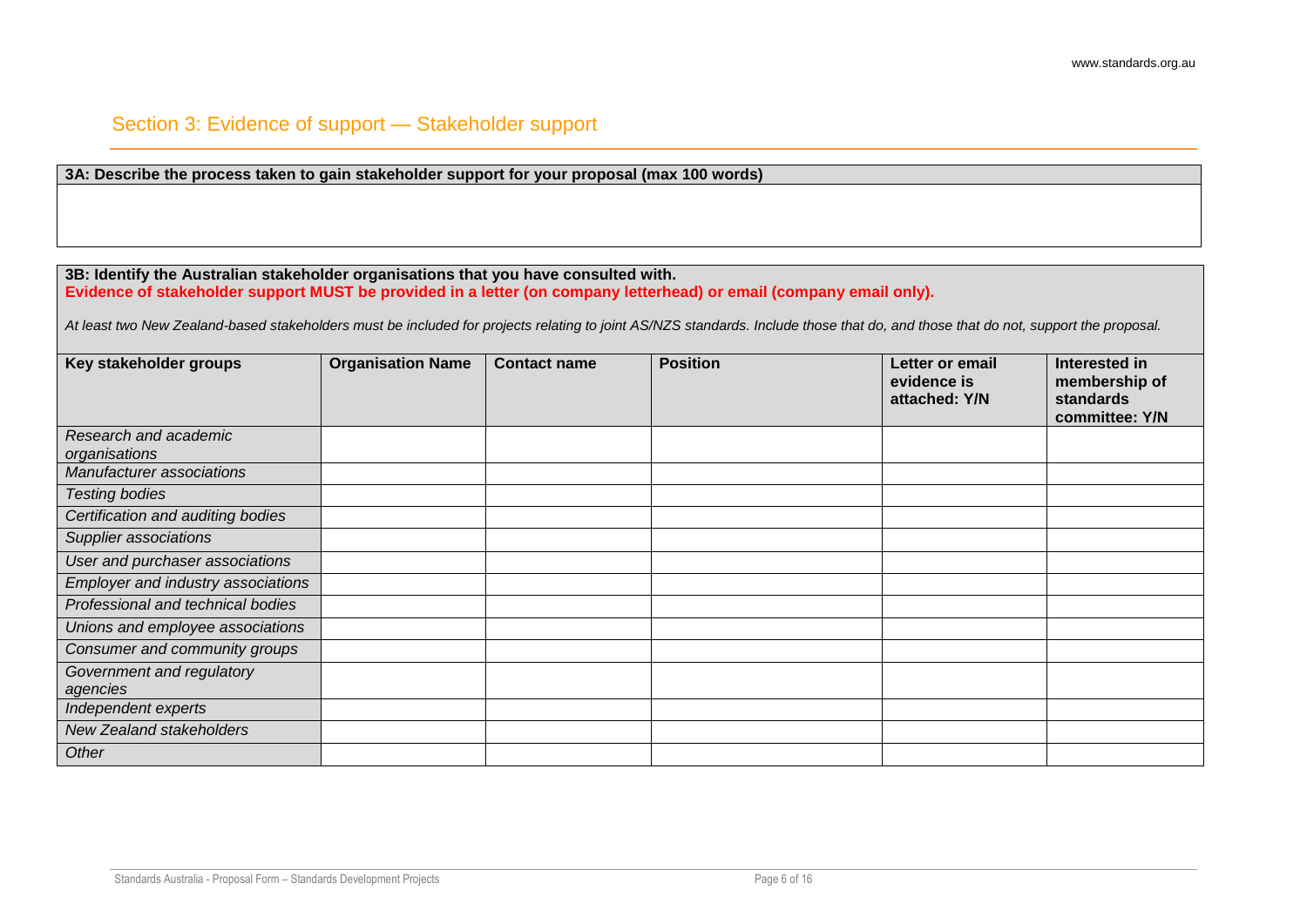# Section 4: Declaration

Please check that your proposal is complete and all fields have been filled out. Read and complete the declaration, then forward this proposal and any attached documents to Standards Australia at [mail@standards.org.au.](mailto:mail@standards.org.au) The named proponent is deemed to have approved the information contained within this proposal and this declaration.

This declaration is a mandatory requirement and proposals will not be considered without it.

I consent to Standards Australia making information relating to Standards development projects public, including information contained within a proposal form I have submitted in part or in full. In the event that Standards Australia publishes proposals on its website, proponent details at page 1 and stakeholder contact details provided at Section 3 will not be included. However, with prior agreement, my contact details may be provided to interested parties wishing to contribute or comment on the proposal or the proposed project.

The information provided in this application is complete, true and accurate to the best of my knowledge. I believe the proposed document will result in Net Benefit<sup>10</sup> to Australia. I have consulted with, and have the support of, national organisations with a relevant interest in this project.

| Name of proponent   | Val<br>Theisz    |
|---------------------|------------------|
| Date of declaration | 12 December 2018 |
| $\sim$              |                  |

<sup>10</sup> As defined in th[e Guide to Net Benefit](http://www.standards.org.au/StandardsDevelopment/What_is_a_Standard/Documents/GU%20103%20-%20Guide%20to%20Net%20Benefit.pdf)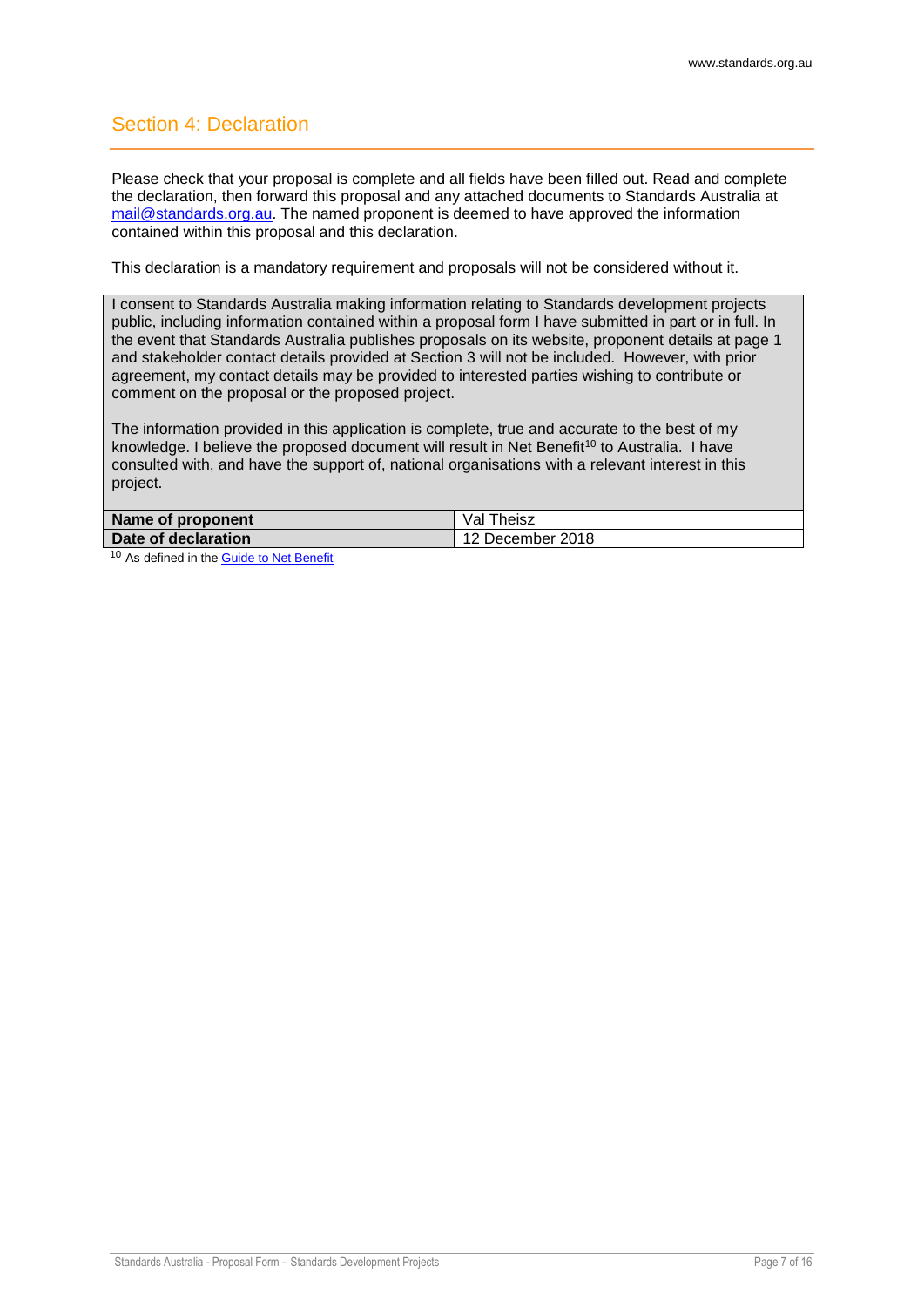### <span id="page-7-0"></span>Section 5: Instructions and notices

To submit this proposal for Standards Australia consideration:

- 1. You must complete every section of this form and then submit your initial proposal draft to a National [Sector Manager.](http://www.standards.org.au/StandardsDevelopment/Developing_Standards/Pages/National-Sector-Managers.aspx) Use simple, non-technical and concise language and do not use jargon of any kind. For additional information, visit the ["Proposing a Project"](http://www.standards.org.au/StandardsDevelopment/Developing_Standards/Pages/Proposing-a-project.aspx) page on our website.
- 2. The National Sector Manager will conduct the preliminary review of this form and then guide you as to the next steps.
- 3. Final submissions, along with evidence of stakeholder support, have to be provided electronically to Standards Australia [\(mail@standards.org.au\)](mailto:mail@standards.org.au) before the closing date of each [Prioritisation Round.](http://www.standards.org.au/StandardsDevelopment/Developing_Standards/Pages/Proposing-a-project.aspx) Please note: you should allow sufficient time to circulate your proposal to stakeholders and collect evidence of support before the Prioritisation Round deadline.

If you have any trouble with the form, you can contact us on (02) 9237 6170, 1800 035 822, or email us at [mail@standards.org.au.](mailto:mail@standards.org.au)

For identical adoptions of International Standards please complete the [Proposal Form –](http://www.standards.org.au/StandardsDevelopment/Developing_Standards/Documents/Proposal_Form_-_Identical%20Adoption.doc) Identical Adoptions.

**Privacy notice:** Standards Australia reserves the right to make information relating to Standards development projects public, including information contained within submitted proposal forms in part or in full. In the event that Standards Australia publishes proposals on its website, proponent details at page 1 and stakeholder contact details provided at Section 3 will not be included. However, with prior agreement, your contact details may be provided to interested parties wishing to contribute or comment on the proposal or the proposed project.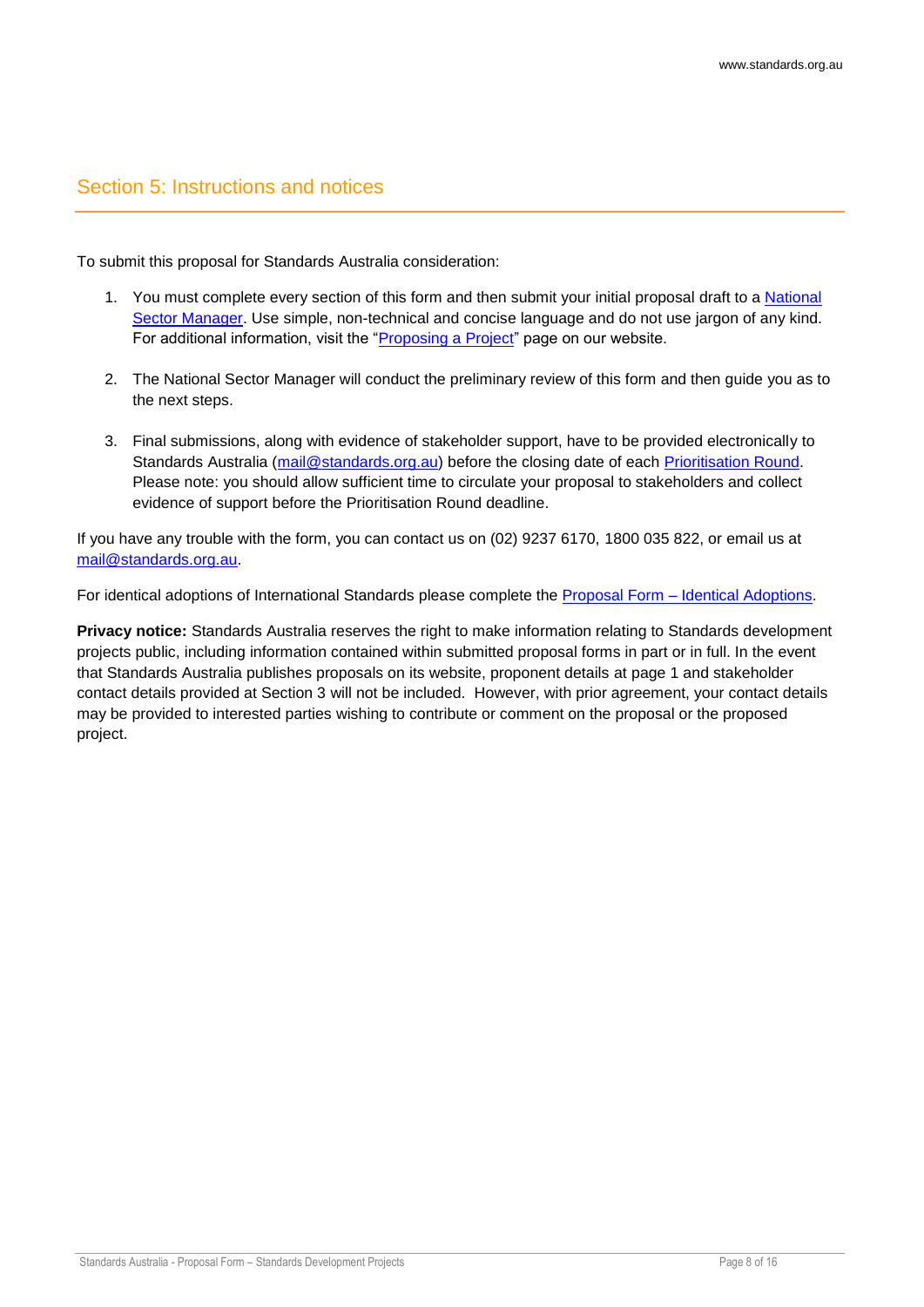Appendix with details of MTAA proposed drafting comments for the revision of AS/NZS 3551: The proposed drafting comments below were taken from the MTAA Dec 11, 2018 proposal for revising AS/NZS 3551; the marked-up changes reflect the HE-003 committee position to have AS/NZS 3551 as a standard, not a guide.

**Title**: change to "Management of medical equipment by healthcare organisations" to accurately reflect the intent of the HE-003 committee for this document to be a standard, not a guide, aimed at personnel in healthcare organisations; and to align with relevant references in the AS/NZS 2500 document titled "Guide to the safe use of electricity in patient care" - title currently being revised to: "Guide to the safe use of electrical equipment in patient care" - which is a guide, not a standard, and which references AS/NZS 3551 as an intrinsic part of the so-called "safety triangle".

**References**: replace "AS/NZS 3200" with "AS/NZS IEC 60601" throughout the document and update all other references to standards according to the latest Standards Australia practice, e.g., remove year of issue.

**Preface**: revise text to summarise the significant differences between the revised edition and the previous (still current at the time of this proposal) edition.

**Foreword**: revise text to reflect true intent of the document, i.e., a standard defining minimum requirements, not a guideline.

Clarify/ correct statements, e.g. clarify that "class of medical device" refers to PE-connection and double insulation (rather than regulatory risk classification); replace "routine performance verification" with "routine maintenance" and/or "servicing and repair", as applicable, in line with correct terminology.

#### **Section 1 Scope and General**

**1.1 Scope**: Revise the text to a shorter and clearer statement, e.g.: "This document defines minimum requirements for the management of medical equipment by healthcare organisations." Keep 'discussion' text to a minimum while ensuring clarity and accuracy of statements.

**1.2 Application**: Align as much as possible with section 1.2 Application in AS/NZS 2500.

**1.3 Referenced documents**: List documents referenced throughout AS/NZS 3551 with necessary corrections; refer also to pint 2 of this proposed scope for the revision of AS/NZS 3551.

**1.4 Definitions**: Align with applicable definitions from IEC 60601-1, ISO 14971 and ISO 13485 and include acknowledgments where definitions from IEC/ISO standards are used.

Include definitions for serious adverse event, recall actions and safety notification (to regulatory authorities) and acknowledge the source (regulations or regulatory guidelines); alternatively, prompt the reader to refer to "the applicable regulatory requirements" like the ISO 13485 standard does.

#### **Section 2 Medical Equipment Management Program**

#### **2.1 General**:.

Revise the text on what the management program shall consider to: (a) reflect the risk classification of medical devices as per the regulations; and (b) align with the procurement considerations proposed for the revision of AS/NZS 2500, i.e.:

• evidence that the medical devices/equipment can be legally marketed within the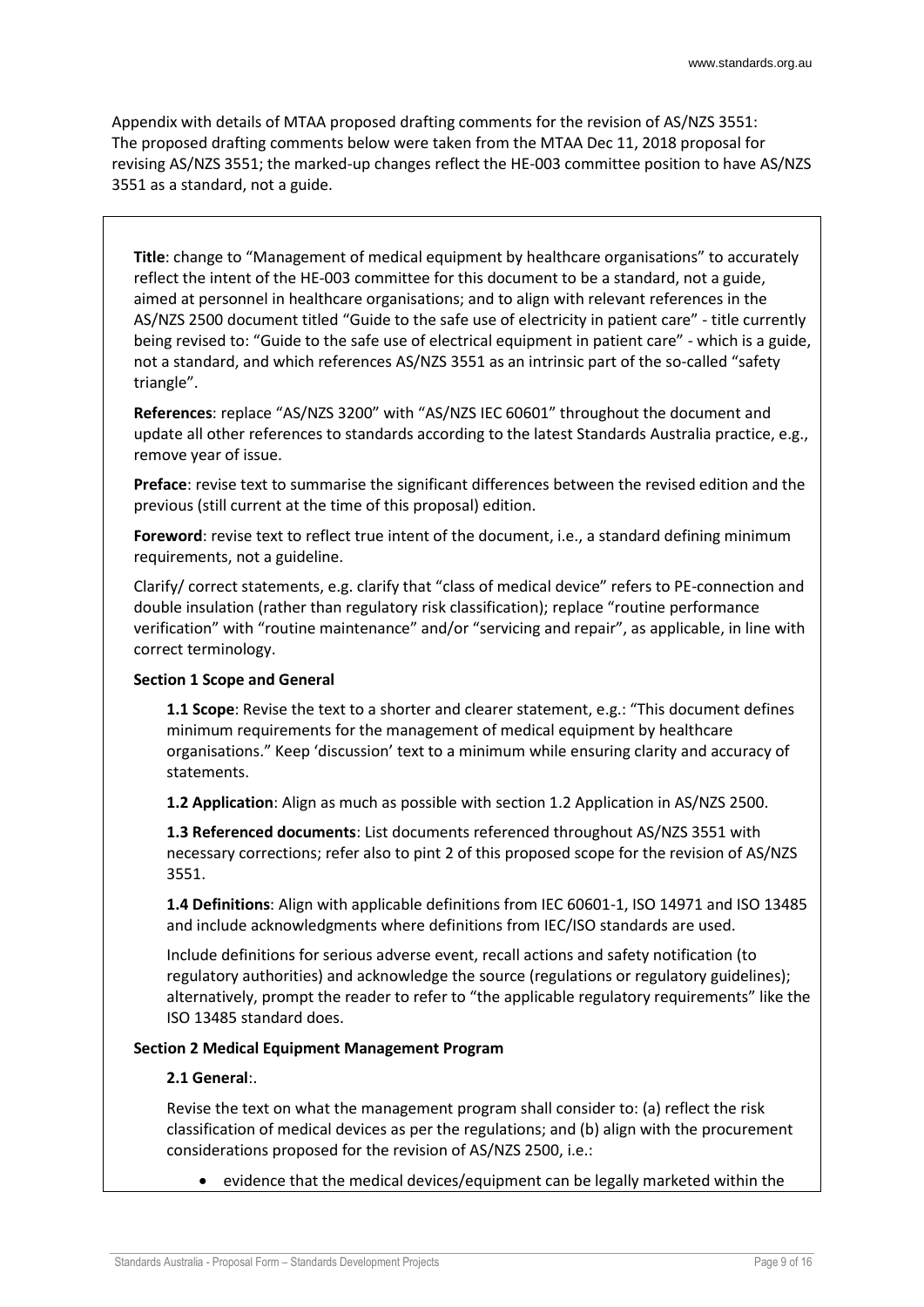jurisdiction; or alternatively, that unapproved medical devices/ equipment are/ is used in accordance with applicable regulations for accepted uses of unapproved medical devices such as clinical investigations, special access schemes including humanitarian use and authorised prescribers;

- assessment of suitability for the indications for use and intended use;
- supplier-provided installation, training, commissioning, routine maintenance, servicing and repair support, upgrades, as applicable; and
- economic considerations.

Current items (c) through to (g) appear to be circular requirements/ arguments – consider revising or removing.

Include statements that explain clearly that:

- the purpose of routine maintenance, servicing and repairs is to ensure that the medical equipment operates within the safety and functional specifications defined by the original manufacturer during the lifetime of the medical equipment;
- software upgrades by the original manufacturer shall to be implemented in a timely manner to avoid cybersecurity vulnerability caused by outdated software;
- routine maintenance, servicing and trouble-shooting shall be done as specified in the original manufacturer's servicing manual to ensure the medical equipment operates within specification during its lifetime;

If no frequency for routine maintenance and servicing is provided (e.g., legacy medical equipment), the routine maintenance and servicing shall be performed at least annually.

If a different regime is implemented by the responsible organisation, the personnel responsible for the medical equipment management program shall document the justification for the deviation. The justification shall be based on acceptable risk management principles, e.g. following the process defined in ISO 14971 standard, and approved by the authorised person before being implemented.

any changes to the equipment that deviate from the original manufacturer's specifications, including reprocessing of single-use devices, represent "refurbishing" or "remanufacturing"; entities undertaking refurbishing or remanufacturing activities are regulated as medical device manufacturers and shall comply with applicable regulatory requirements;

**2.2 Program support functions**: rename this section "**Management responsibility**" to reflect clearly that the ultimate responsibility and accountability lies with management rather than support staff.

Consider aligning with ISO 13485 on specifying requirements for responsible organisations to define, document and communicate within the organisation procedures for: responsibility and authority; internal communication; and resources.

Consider using terminology that aligns with ISO 13485 standard when referring to management systems in healthcare organisations, e.g., for control of documents and control of records covered in section 2.4.1 Control of documentation, 2.5.1 General and 2.5.5 Document control.

**2.3 Test equipment**: Include "test equipment shall be uniquely identified" and "test equipment calibration status shall be clearly indicated/ affixed on the test equipment", or words to that effect.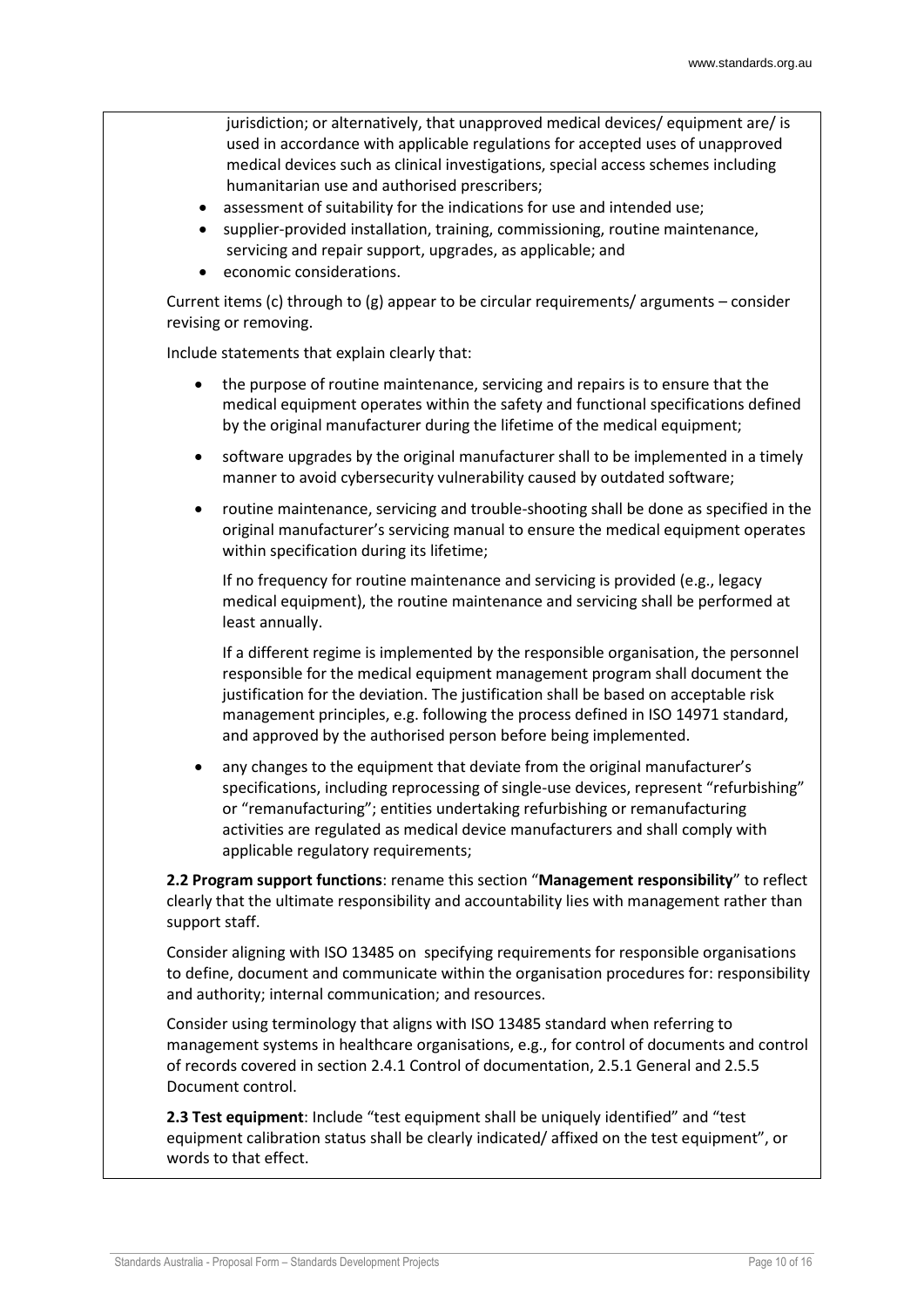#### **2.4 Documentation requirements**:

Consider replacing "Operations manual" in section 2.4.2 with "medical equipment database" or "medical equipment information repository" or "medical equipment information library" to avoid confusion with medical equipment operation manual supplied by the manufacturer of the medical equipment. Consider combining with section 2.5 Equipment database.

Resolve ambiguities and consolidate text as appropriate - for example, section 2.4.2 (a) requires that the operations manual includes "details of any medical equipment"; section 2.5 also requires that the equipment database includes "2.5.2 Medical equipment details".

Include clear requirements on documenting serious adverse events and their reporting to regulatory agencies, and any recall actions in section 2.4.4.

**2.5 Equipment database**: Clarify the relationship with "operations manual" in section 2.4.2.

Replace "unique identifying number" in section 2.5.2 (a) with "Unique Device Identification (UDI)" and include a reference to IMDRF Guidance UDI WG/N7.

Replace "corrective maintenance" with "servicing and repair" in section 2.5.3 (b).

Include "medical equipment that has been repaired and subsequently approved for use by the healthcare organisation shall be identified to distinguish it from equipment supplied and maintained by the original manufacturer or supplier, for example by means of a QC sticker with the date of repair" or words to that effect.

**2.6 Major program functions**: Delete this section and consolidate any information or references that need retaining with section 2.1 General.

#### **Section 3 Regulatory Compliance**

Delete this section altogether because it is both outdated and incomplete. Also, the Standards Australia rules for document drafting prohibit reproducing, selectively or otherwise, regulatory requirements. An acceptable reference to regulatory requirements is, for example: "applicable regulatory requirements [shall be] met", as an example of using such wording see ISO 13485:2016, sec. 7.2.2 c).

Reference to applicable regulatory compliance is being proposed to be included in section 2.1 General: "evidence that the medical devices/equipment can be legally marketed within the jurisdiction; or alternatively, that unapproved medical devices/ equipment are/ is used in accordance with applicable regulations for accepted uses of unapproved medical devices such as clinical investigations, special access schemes including humanitarian use and authorised prescribers".

Include a list of applicable regulations in the Bibliography.

**Section 4 Procurement**: rename this section to "**Medical equipment selection process and criteria**" to reflect more accurately the intent and scope of this process.

**4.1 Scope**: Rename this section to "**General**" to be consistent with Section 2 and to follow the general structure of a Standards Australia document (no need for each individual section to have its own scope sub-section).

Clarify the intent of this section to avoid misinterpretation, for example: "This section describes the process and criteria for selecting the medical equipment that best meets the needs of the patients and the needs of the healthcare organisation."

**4.2 Procurement procedures**: Rename this section to "**Evaluation criteria and process**"

**4.2.1 General**: move the text directly under section 4.2. Specify the evaluation criteria and identify the functions responsible to decide on each of the criteria, e.g., in the form of a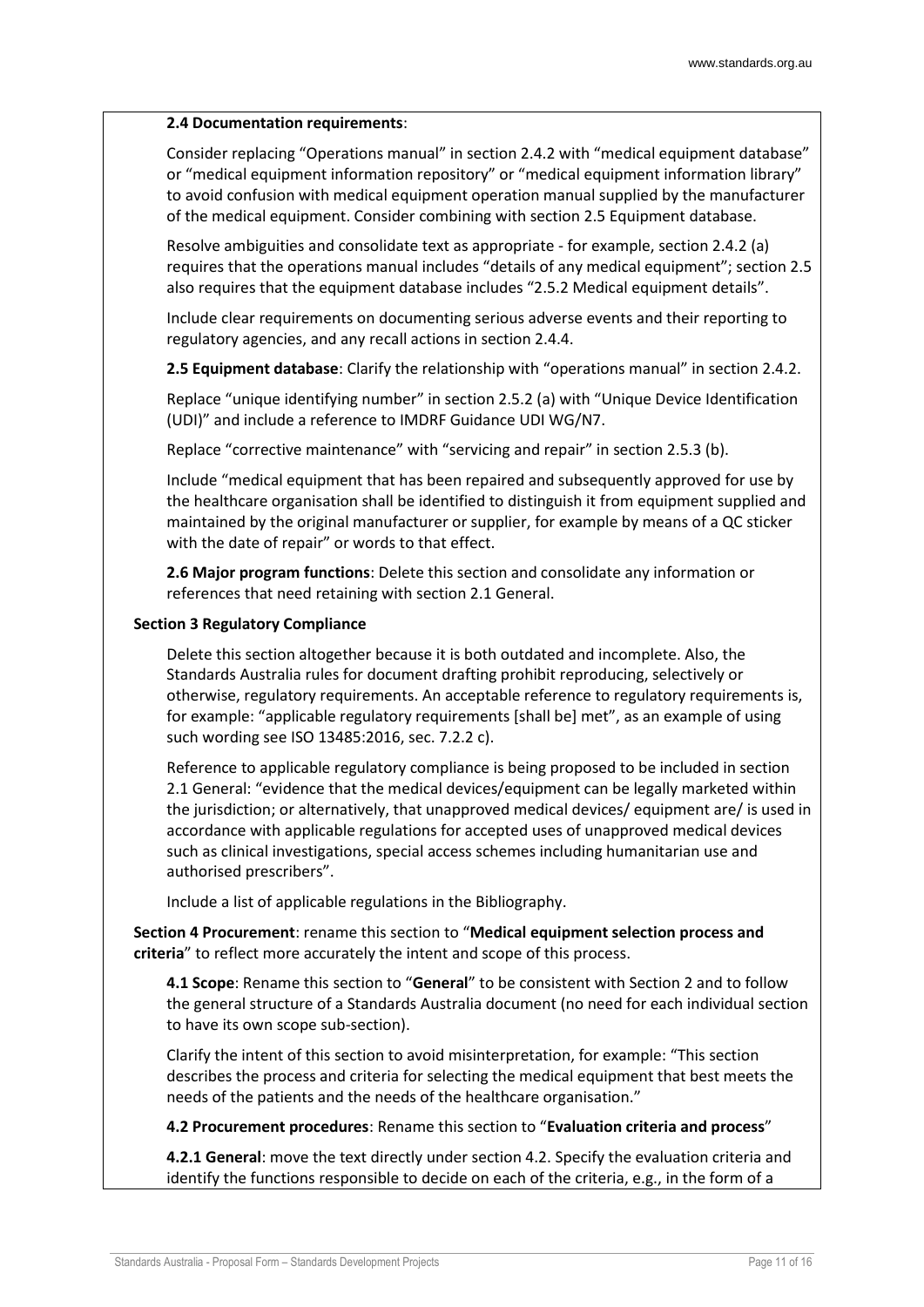table (table is indicative only, HE-003 committee to decide which function is responsible for assessing the medical device/ equipment against which evaluation criteria):

| <b>Evaluation criteria</b>                                                                                                                                | <b>Responsible function</b>                                                                  |
|-----------------------------------------------------------------------------------------------------------------------------------------------------------|----------------------------------------------------------------------------------------------|
| Medical device/ equipment indications for use and<br>intended use                                                                                         | Healthcare professionals – doctors,<br>nurses, allied health professionals, as<br>applicable |
| Regulatory compliance                                                                                                                                     | Compliance officer                                                                           |
| Technical specifications, including ease of cleaning,<br>disinfection and sterilisation if applicable (typically<br>available in the IFUs)                | Biomedical engineering                                                                       |
| Compatibility with existing healthcare facility<br>infrastructure and other equipment likely to be used<br>together with the purchased device/ equipment  | <b>Biomedical engineering</b>                                                                |
| Supplier-provided services, e.g., installation, training,<br>commissioning, routine maintenance, servicing and<br>repair support, upgrades, as applicable | Biomedical engineering<br>Procurement officer                                                |
| Economic considerations                                                                                                                                   | Procurement officer                                                                          |

Each evaluation criterion should be assigned a score in accordance with the healthcare organisation priorities. The device/ equipment with the highest score should be selected. Keep records of the selection p[rocess.

Delete section 4.2.2 Regulatory compliance, as already covered in the proposed changes to section 2.1 General.

Delete heading **4.2.3 Medical equipment devices on loan, lease or hire**, consolidate content with that of existing section **8 Medical equipment not owned by the organization,** rename title to "**Medical equipment on consignment**" and move text as a sub-section of **Section 2 Medical Equipment Management Program**, because medical equipment on loan, on trial or hired undergoes the same visual inspection and testing as the medical equipment owned by the healthcare organisation.

Since most, if not all, information evaluated during the pre-purchasing stage is provided through tenders, consolidate the requirements in 4.2.1, 4.2.4 and 4.2.5 and move the text directly under section 4.2. The consolidated list of items should to be included in the invitation to tender is as follows:

- indications for use and intended use, as defined by the manufacturer
- evidence of compliance with the applicable regulatory requirements, e.g., inclusion in the ARTG (Australia) and/or MedSafe (New Zealand), as applicable
- for unapproved devices only: evidence of authorisation to use the unapproved devices in compliance with applicable regulations such as clinical investigations, special access schemes including humanitarian use and authorised prescribers
- instructions for use (IFUs) for the patient, for the surgeon etc, as applicable
- technical specifications, including information on the essential performance parameters and the lifetime of the medical device/ equipment, as defined by the manufacturer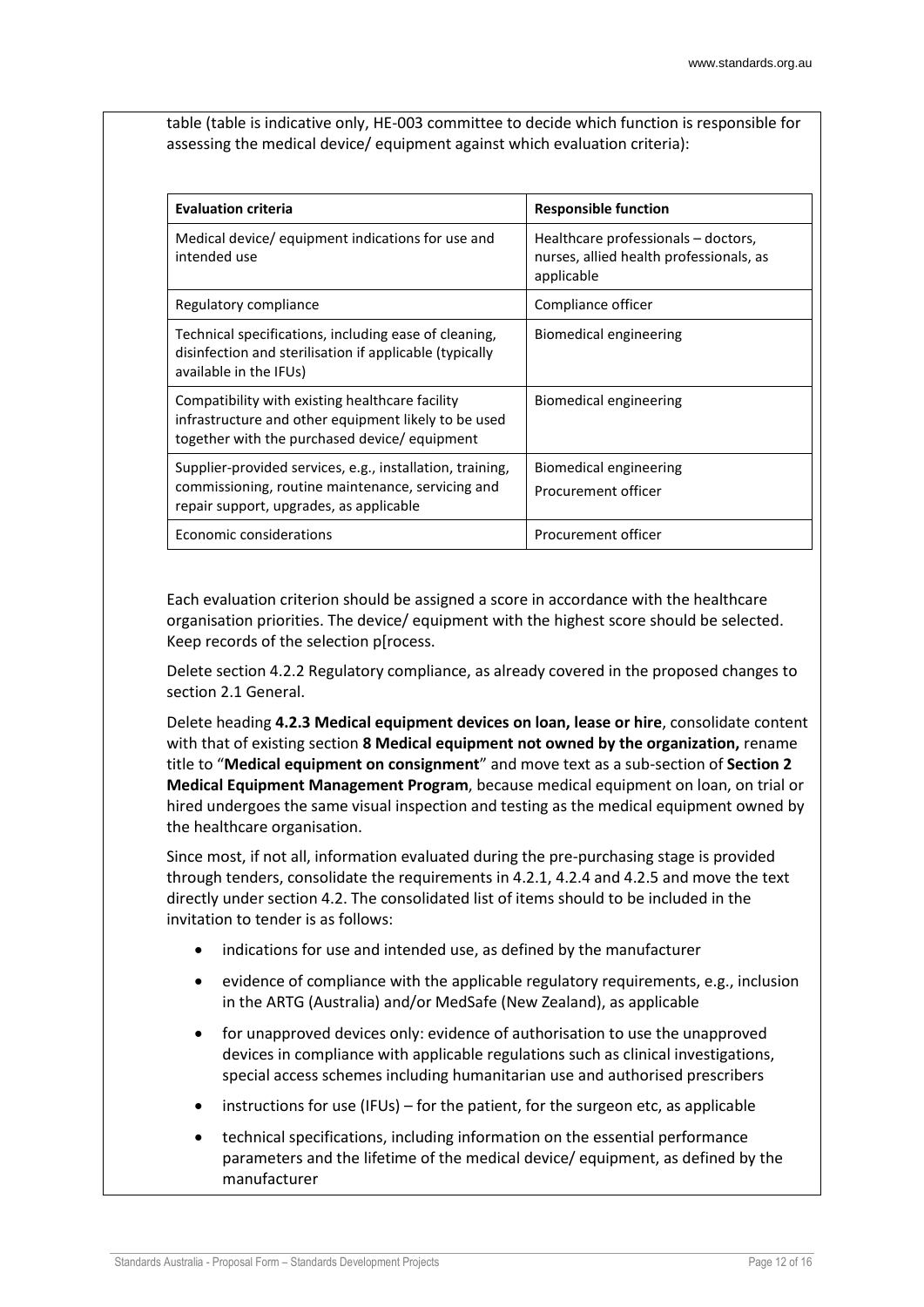- warranty
- installation and calibration instructions, routine maintenance instructions, servicing manuals, troubleshooting instructions, as applicable
- cleaning, disinfection and/or sterilisation instructions with maximum number of cycles, as applicable
- required consumables and spare parts during the medical device/ equipment lifetime, as applicable
- post-sale ongoing support provided by the manufacturer/ supplier: installation, training, commissioning, routine maintenance, servicing and repair support, upgrades, as applicable
- one-off purchase and ongoing costs

#### **Section 5 Acceptance**: rename this section "**Acceptance checks**"

**5.1 Scope**: Merge this section with 5.2 General and keep the name "**General**" to be consistent with Section 2 and to follow the general structure of a Standards Australia document (no need for each individual section to have its own Scope sub-section).

Clarify the intent of this section to avoid misinterpretation, for example: "This section specifies requirements for performing acceptance checks for medical equipment under the responsibility of the healthcare organisation. The acceptance checks include visual inspection and in-field testing, performed before starting to use the equipment, during routine periodic maintenance and after each repair."

Revise section 5 and propose a structured approach to acceptance visual inspection and testing, for example in tabular format. The following table is indicative only, the HE-003 committee needs to decide which visual inspections and acceptance tests should be performed at each stage of using the equipment by the health organisation.

| <b>Visual inspection</b>                                                                                                                                                                        | <b>Initial checks</b> | Routine periodic<br>maintenance | <b>Checks</b><br>after repair |
|-------------------------------------------------------------------------------------------------------------------------------------------------------------------------------------------------|-----------------------|---------------------------------|-------------------------------|
| packaging integrity, checks for any damage<br>that may compromise the function or the<br>required cleanliness or sterility status of the<br>medical device/ equipment                           |                       |                                 |                               |
| correct type and quantity of items delivered,<br>including documentation accompanying the<br>medical device/ equipment, checked against<br>the purchase order/contract and delivery<br>records  |                       |                                 |                               |
| medical device/ equipment markings and<br>documentation, checked for legibility and<br>correctness as per AS/NZS IEC 60601-1<br>Section 7 ME EQUIPMENT identification,<br>marking and documents |                       |                                 |                               |
| function marked on all operator controls and<br>indicators                                                                                                                                      |                       |                                 |                               |
| correct type and rating of detachable power<br>supplies, power packs, power boards, power                                                                                                       |                       |                                 |                               |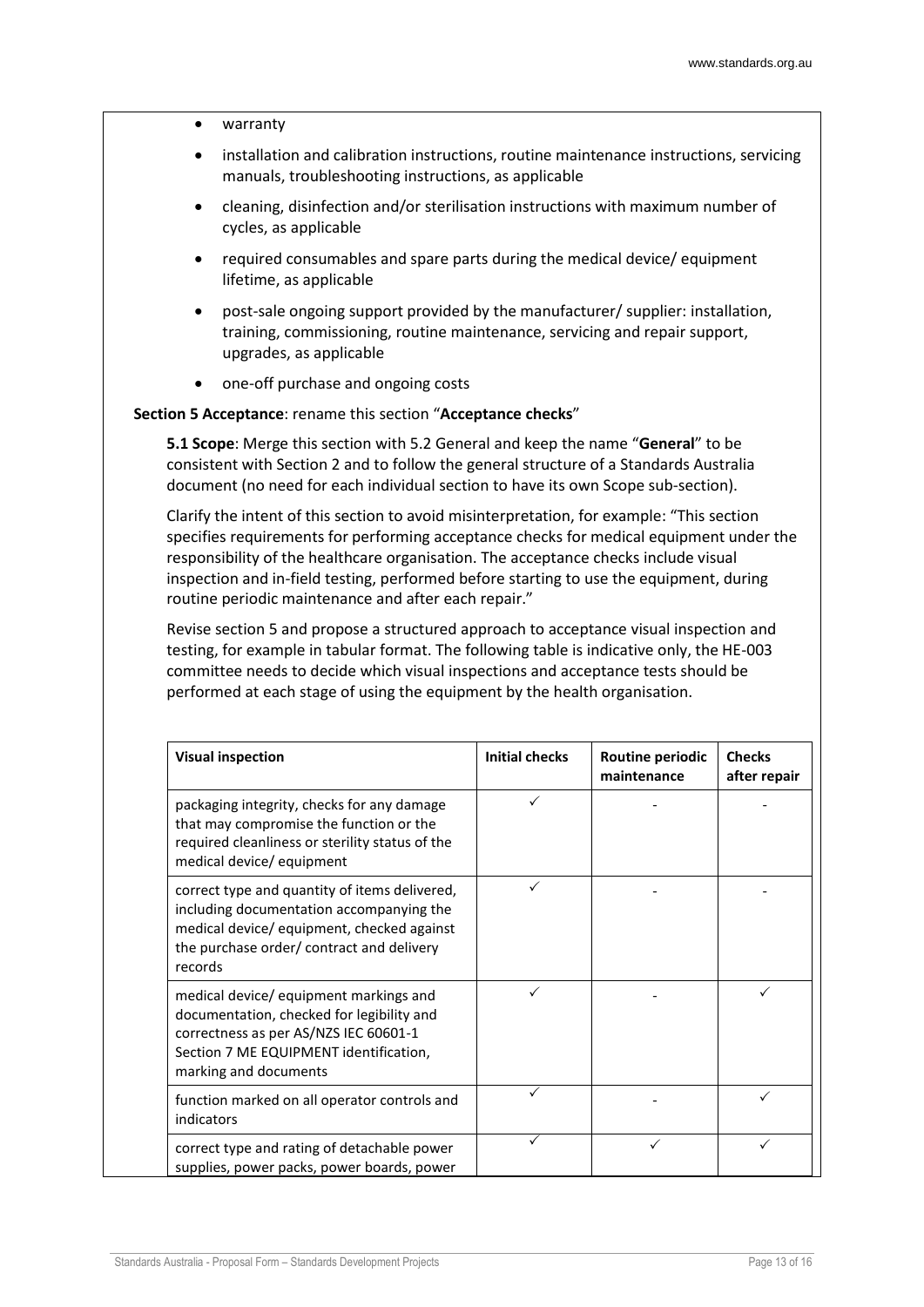| supply cords and extension cords (e.g., PVC<br>ordinary duty H05VV-F 300/500V),<br>replaceable fuses intended to be used with<br>the medical device/ equipment                                                                                                                                                                                                                                                                                  |                                    |                                     |                               |
|-------------------------------------------------------------------------------------------------------------------------------------------------------------------------------------------------------------------------------------------------------------------------------------------------------------------------------------------------------------------------------------------------------------------------------------------------|------------------------------------|-------------------------------------|-------------------------------|
| marking and colour coding of connectors to<br>other equipment, as applicable, e.g. as per ISO<br>80369, AS 4484                                                                                                                                                                                                                                                                                                                                 |                                    | ✓                                   |                               |
| warning and caution labels on the device/<br>equipment                                                                                                                                                                                                                                                                                                                                                                                          | ✓                                  | ✓                                   | ✓                             |
| ability to connect to other equipment as<br>intended by the manufacturer and as required<br>by the healthcare organisation for the<br>intended clinical application                                                                                                                                                                                                                                                                             |                                    |                                     | ✓                             |
| for permanently installed medical equipment<br>only: ability to install the equipment correctly<br>and securely as intended by the manufacturer<br>and in compliance with AS/NZS 3003, taking<br>into consideration environmental<br>requirements such as exhaust extraction for<br>surgical lasers and safe guiding and securing<br>of cables so that they cannot become trapped<br>or entangled in gear mechanisms or be<br>otherwise damaged | ✓                                  | ✓                                   |                               |
| appropriate protective shielding of areas<br>accessible to maintenance operators, e.g. for<br>replacing filters or for accessing liquid<br>containers, to ensure operator protection<br>against electric shock, hazardous radiation or<br>other possible safety hazards                                                                                                                                                                         |                                    | ✓                                   |                               |
| for equipment incorporating a chain- or cable-<br>suspended mass or requiring a wall- or ceiling-<br>mounted mass: correct installation and fitting<br>of the support mechanisms, including<br>duplicated and independently anchored<br>cables and anti-crash mechanisms, if provided                                                                                                                                                           | ✓                                  | ✓                                   | ✓                             |
| In-field testing                                                                                                                                                                                                                                                                                                                                                                                                                                | Initial, prior to<br>equipment use | Routine/<br>periodic<br>maintenance | <b>Checks</b><br>after repair |
| tests to check essential performance as<br>defined by the manufacturer                                                                                                                                                                                                                                                                                                                                                                          | $\checkmark$                       | $\checkmark$                        | $\checkmark$                  |
| electrical safety in-field tests as defined in<br>[section]                                                                                                                                                                                                                                                                                                                                                                                     | ✓                                  | $\checkmark$                        | ✓                             |
| non-electrical safety in-field tests as defined in<br>[section]                                                                                                                                                                                                                                                                                                                                                                                 | ✓                                  | ✓                                   | ✓                             |

**5.3 Acceptance check and inspection**: Re-number and rename this section to "**5.2 Visual inspection**". This section needs to provide details for each visual inspection check listed in Section **5.1 General**.

**5.4 Test selection and acceptance testing**: Re-number and rename this section to "**5.3**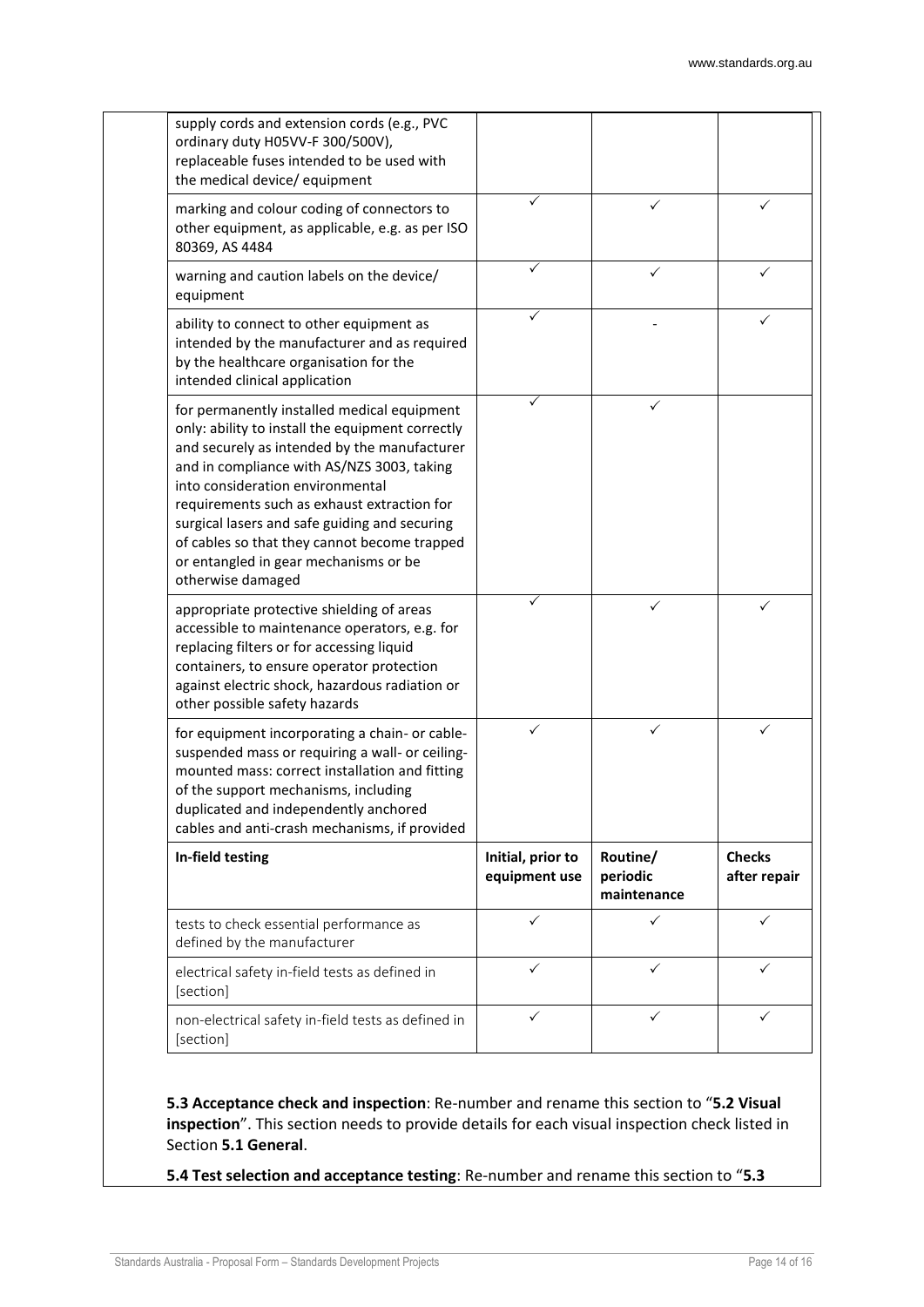**Acceptance tests**". This section needs to provide details for each acceptance in-field test, both electrical (currently Appendix B) and non-electrical (currently Section 6) listed in Section **5.1 General**.

**5.5 Documentation of results**: Remove this section and move/ consolidate the text of this section with Section **2.4 Documentation**. Recommend using the widely accepted documentation and records best practices, for example those defined in ISO 13485 sections 4.2.4 Control of documents and 4.2.5 Control of records.

**5.6 Failed medical equipment**: Re-number and rename this section to "**6 Medical equipment malfunction and failure**". This needs to be a high-level section and it should cover:

- analysis of 'fail' results, classification of malfunction/ failure in 'minor', 'moderate', 'major' – for an example of non-conformities grading refer to GHTF/SG3/N19:2012 Grading System for Regulatory Purposes and Information Exchange;
- remedial action, including: identification and prevention of unintended use of quarantined equipment, repair, decommissioning and/or replacement, as applicable – for an example of field safety corrective actions refer to IMDRF/NCAR WG/N14FINAL:2017 Field Safety Corrective Action (FSCA);
- update of medical equipment database/ medical equipment database/ medical equipment information repository/ medical equipment information library (select a term and use it consistently throughout the document);
- notification of malfunction/ failure to original manufacturer/ supplier;

**Section 6 Performance verification and maintenance**: Remove this section and move/ consolidate the text of this section with that in Section **2.4 Documentation**, proposed section "**5.2 Visual inspection**", proposed section "**5.3 Acceptance tests**" and proposed section "**6 Medical equipment malfunction and failure**".

The current section **6.9 Safety-related notifications, alerts and recalls** should be re-numbered and renamed to "**7 Serious adverse events reporting, alerts and recalls**". Revise this entire section to align with correct definitions from regulations and regulatory guidelines.

**Section 7 Medical electrical systems**: Remove this section and move/ consolidate the text of this section with that of proposed section "**5.2 Visual inspection**" and proposed section "**5.3 Acceptance tests**".

**Section 8 Medical equipment not owned by the organization**: Rename title to "**Medical equipment on consignment**" and move this as a sub-section of **Section 2 Medical Equipment Management Program**, because medical equipment on loan, on trial or hired undergoes the same visual inspection and testing as the medical equipment owned by the healthcare organisation.

**Section 9 Modification of medical equipment**: Delete this section; modifications and upgrades should be covered as proposed in **Section 2 Medical Equipment Management Program**.

**Section 10 Assessment intervals**: Delete this section; routine maintenance and servicing should be covered as proposed in **Section 2 Medical Equipment Management Program**.

**Appendix A Application of risk management principles in establishing a medical equipment management program (Informative)**: Review the content of this annex to remove duplicative content already covered in other sections. Consider improving the document structure, and the clarity and specificity of the text throughout the document.

**Appendix B Electrical safety testing (Normative)**: Rename title to "**Electrical safety in-field tests**"